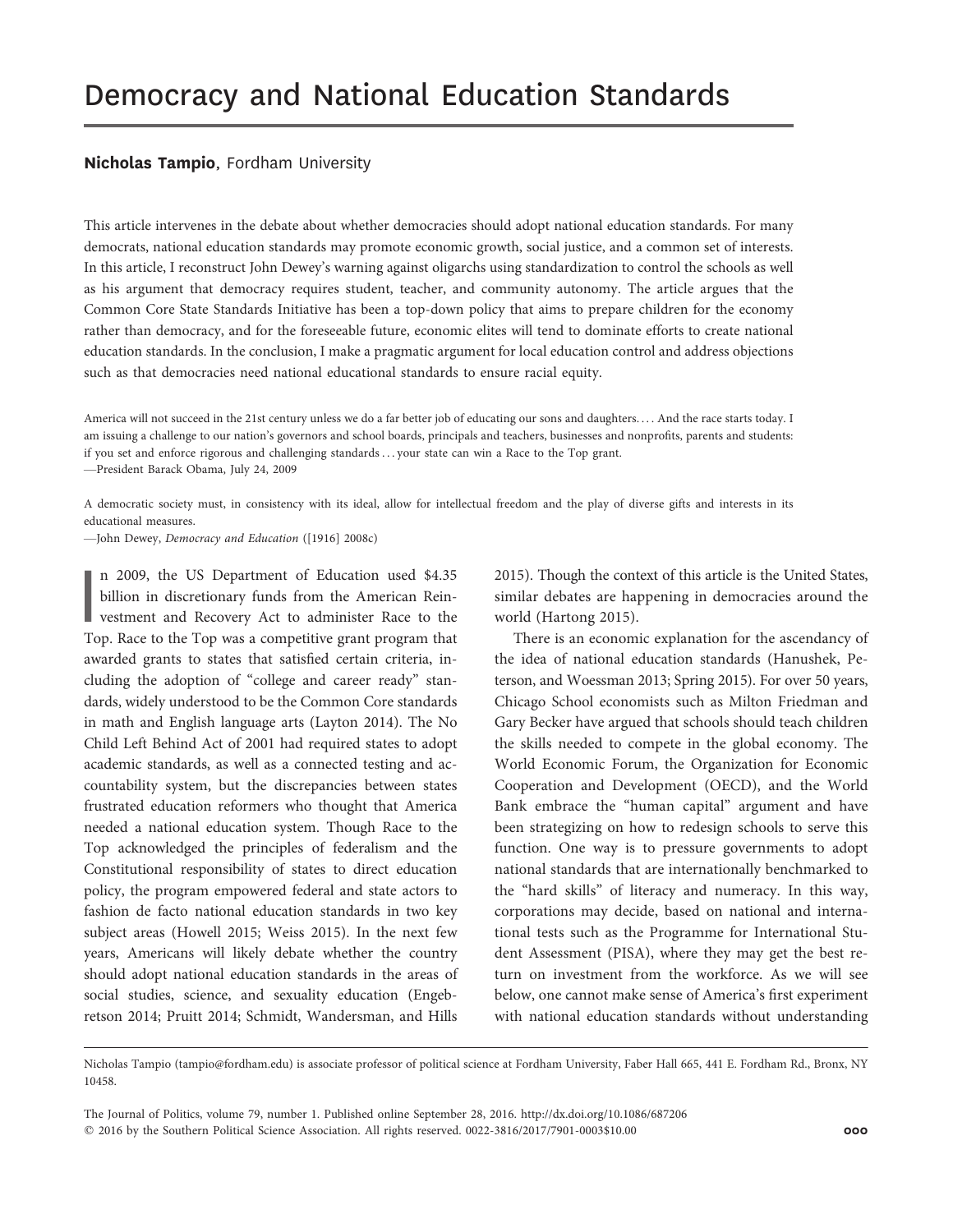human capital arguments and the role of multinational corporations.

The economic explanation, however, does not fully capture the support for national education standards evinced, for example, by certain civil rights organizations (McDonnell and Weatherford 2013; Rhodes 2012; Wolbrecht and Hartney 2014). For the past 20 years, organizations such as Education Trust, the National Council of La Raza, and the NAACP Legal Defense Fund have pushed for national education standards. These organizations shape educational discourse, recruit allies in the legislative and executive branch, and forge coalitions with the business community. Beginning with the Improving America's Schools Act of 1994 and continuing through No Child Left Behind and Race to the Top, civil rights organizations for standards and accountability (CROSAs) maintain that national education standards are necessary to raise the education bar for all children and ensure that they are ready for college and careers. These civil rights organizations are not "simply the handmaidens of regnant conservative forces, or in the thrall of well-heeled corporate campaign contributors"; their approach is "genuine, internally coherent, and inspired by an egalitarian vision" (Rhodes 2011, 520). Though the Every Student Succeeds Act of 2015 prohibits the US Secretary of Education from attempting to coerce states to adopt the Common Core standards, the law still empowers the Secretary to withhold Title I funds—used to supplement the budgets of schools serving historically disadvantaged and poor students—from states that have not adopted "challenging state academic standards" such as the Common Core (Klein 2015). America remains embroiled in a debate about whether national education standards are a good idea, and many Americans from across the political spectrum remain committed and think that the problems, and backlash, arise primarily from inconsistent implementation.

This article challenges the idea of national education standards from a democratic perspective. Initially, the article considers how prominent education scholar Linda Darling-Hammond defends the idea of national education standards. Then the article reconstructs John Dewey's work in the philosophy of education and democratic theory to gain a fresh perspective on the question of national education standards. Though Dewey may be amenable to a strong federal policy that helps public schools generate a great community, he also warns against oligarchs using standardization to gain control of the school and insists that teachers and local communities should generate the aims of the school. I subsequently make a Deweyan argument against the Common Core State Standards Initiative on the grounds that it has been coordinated by business

groups to make schools focus on predetermined, marketable skills rather than permit, or encourage, community, teacher, and student autonomy. Unlike critics of the Common Core who still support the idea of national education standards, I contend that the economic elite will tend to dominate the project of national education standards for the foreseeable future. In the conclusion, I present a pragmatic argument for local education control and address objections such as that racial equity demands national education standards.

# DEMOCRATIC ARGUMENTS FOR NATIONAL EDUCATION STANDARDS

Linda Darling-Hammond, Professor of Education Emeritus at Stanford University, served as director of President Barack Obama's educational policy transition team in 2008 and in 2015 became president and CEO of the Learning Policy Institute. In The Flat World and Education (2010), Darling-Hammond explains how national education standards may improve the economy, advance social justice, and generate common interests and thereby strengthen the fabric of American democracy.<sup>1</sup>

According to Darling-Hammond, national education standards may improve the economy and raise the standard of living for many people, including those in communities with a poor track record of educating children. At the beginning of the last century, only a small percentage of jobs required specialized knowledge and skills; now, that number is at least 70%. With the proper training, children will enter the global workforce ready to compete; without it, they face dim prospects for themselves and their communities. With a smart and equitable education system, the country could save hundreds of billions it now loses in low wages, low taxes, social costs, prison construction, and education gimmicks (2010, 2, 328).

Darling-Hammond's next argument for national education standards is that they may remedy America's enduring legacy of racial injustice. The history of American education has been one of exclusion, from the antebellum states that prohibited teaching enslaved people to read to the de facto and de jure exclusion from public schools of Native Americans and Mexican Americans in the nineteenth and twentieth centuries (Darling-Hammond 2000). Even today, there are wide gaps between the test scores of Asian and white students and black and Hispanic students, and many impoverished minority children attend "apartheid schools." Fortunately, for Darling-Hammond, the big-

<sup>1.</sup> Unless otherwise noted, internal citations in this section refer to Darling-Hammond (2010).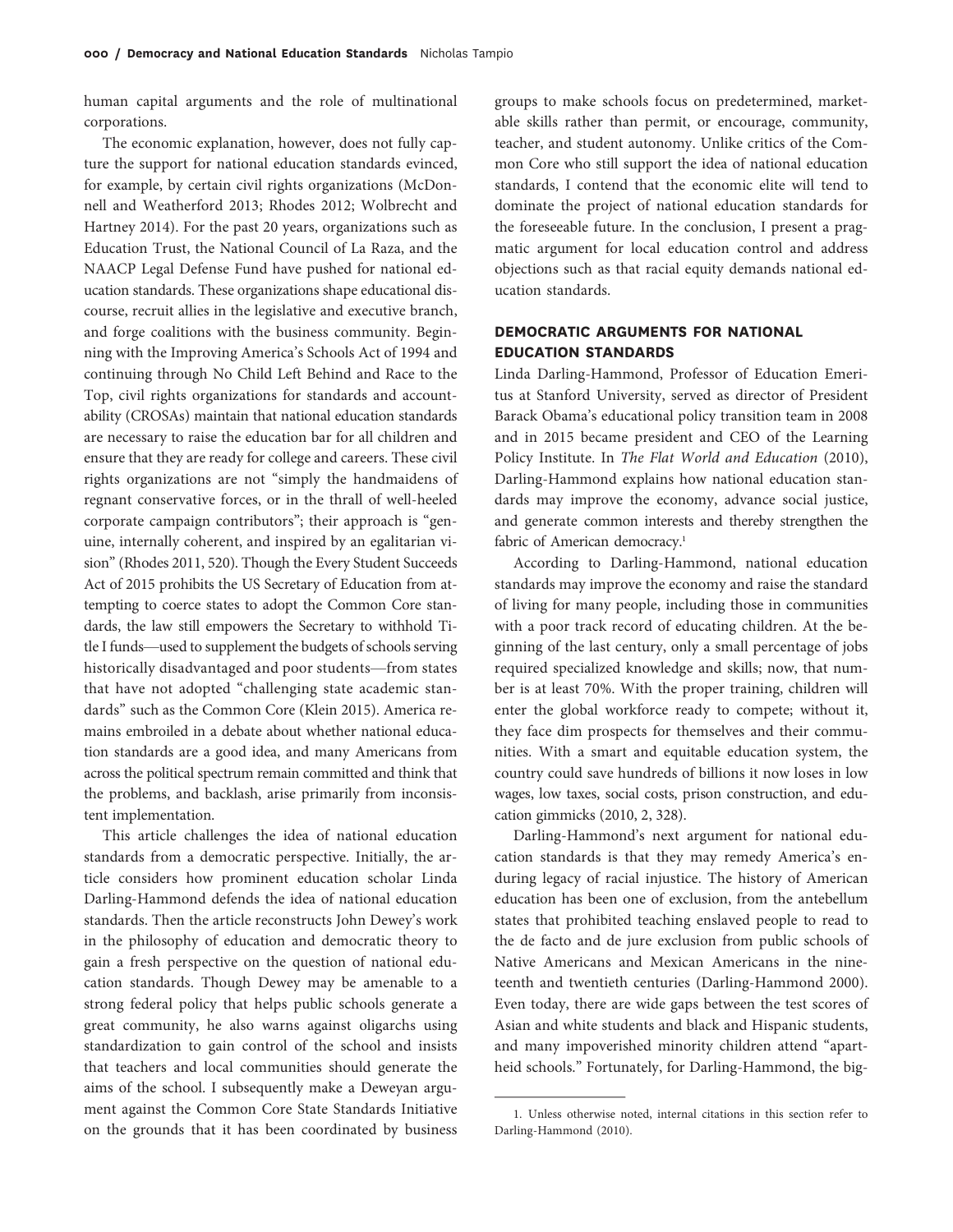gest problem in creating the "opportunity gap" between different groups is one that is amenable to solution: the quality of the curriculum. If American public schools offer all students, of whatever racial and economic background, a "thinking curriculum," or one that rich, white communities offer their students as a matter of course, then minority children should be able to close the achievement gap. Citing W. E. B. DuBois and Booker T. Washington, Darling-Hammond asserts that high academic standards expose children to the liberal arts and launch meaningful careers (28).

Finally, Darling-Hammond contends that national education standards may facilitate the formation of a democratic community of shared interests and concerns. In Democracy and Education, John Dewey says "in order to have a large number of values in common, all the members of the group must have an equitable opportunity to receive and to take from others. There must be a large variety of shared undertakings and experiences" (2010, 62). National education standards constitute a "shared undertaking and experience," one that brings together people from across the country and within local communities, lowering the boundaries that have separated rich children from poor ones, white children from minorities, and so forth.<sup>2</sup>

According to Darling-Hammond, curriculum scholars, learning experts, and practitioners should write the kindergarten through 12th grade education standards, and the federal government should help nationalize them. Local education control is a remnant of America's racist, inegalitarian past. "To survive and prosper, our society must finally renounce its obstinate commitment to educational inequality and embrace full and ambitious opportunities to learn for all of our children.... Federal education funding to states should be tied to each state's movement toward equitable access to education resources," including curricula aligned to research-based standards (309). Our country is not "50 separate fiefdoms," and there should be one consistent set of academic expectations for all the nation's children, as is the norm in Europe and Asia (316).

In The Flat World and Education (2010), Darling-Hammond stipulates several features of high-quality edu-

cation standards. They should overcome the distinction between a basic skills curriculum for poor and middle-class, or minority, kids and a thinking-oriented curriculum for privileged kids (5). They should identify skills that prepare children for new jobs, technologies, and social conditions such as "critical thinking and problem solving; collaboration; agility and adaptability; initiative and entrepreneurialism; effective and oral communication; accessing and analyzing information; curiosity and imagination" (54). The standards should be based on theoretical and empirical knowledge of how children progress in learning how "to read and write effectively, reason mathematically, inquire scientifically, play music, draw and paint, and understand and analyze history, geography, and social phenomena in the world around them" (297). Ideally, professional associations in the disciplines would develop the standards, revise them over time based on feedback from educators, and, once and for all, end the curriculum wars, for example, over how to teach mathematics (281, 293).

Darling-Hammond acknowledges that standards-based education may narrow the curriculum, make school about test prep, particularly for schools in financially stressed communities, and even facilitate the school-to-prison pipeline if many students do not reach the standards (71, 72, 74). That is why Darling-Hammond insists that standardsbased reform must be part of a system that includes many interlocking parts. The country should build a teaching and learning system that trains teachers how to use the standards to improve instruction (80). There should be a professional accountability system based on "high and rigorous standards for teachers" (302); and there should also be standards to hold school administrators accountable, as well as standards for the system itself, based on international assessments (304–5). Finally, the system should provide sufficient financial resources for professional development, well-designed assessments, hiring and retaining teachers, and so forth (73).

Darling-Hammond concludes The Flat World and Education with a call to build an education system on the foundation of national standards. "As the fate of individuals and nations is increasingly interdependent, the quest for access to an equitable, empowering education for all people has become a critical issue for the American nation as a whole. As a country, we can and must enter a new era"(328). For Darling-Hammond, the new era of American education should be based on writing high-quality standards, designing thoughtful assessments, structuring fair accountability systems, and funding the whole system so that all American children receive the kind of education that has hitherto been available to children of privilege.

<sup>2.</sup> One could argue that Linda Darling-Hammond's invocation of Dewey is rhetorical rather than substantive. Yet David Steiner (1994) shows that a close reading of Dewey's philosophy may support education reform, and scholars such as Melvin Rogers (2009) demonstrate that Dewey thinks that experts serve a vital function in modern democracies. We can hear a Deweyan resonance in certain progressive arguments for the Common Core, including its very name. The point of this article, however, is that Dewey offers timely arguments why democrats should oppose top-down, standardizing education reforms in favor of empowering local communities to run the schools.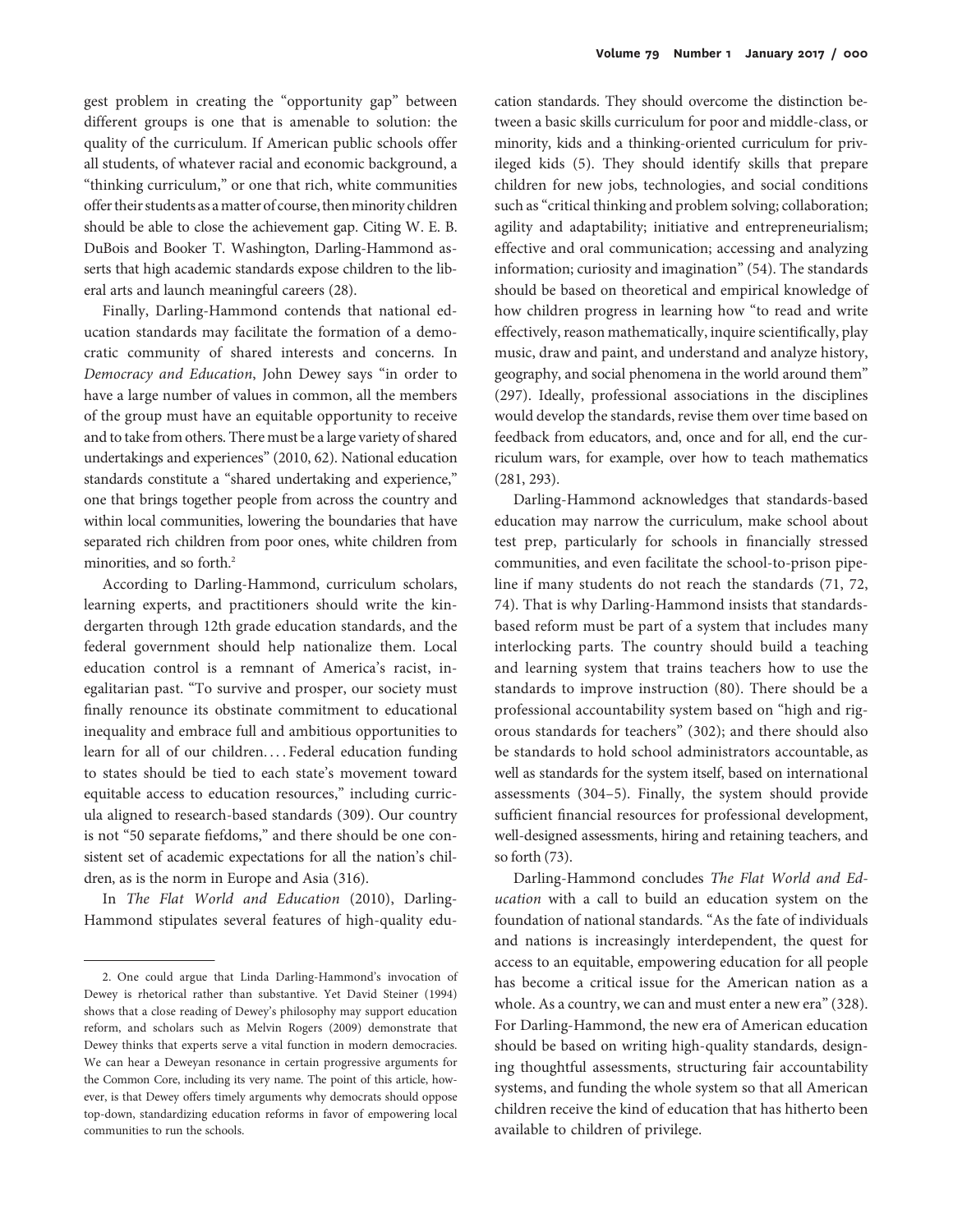# DEMOCRATIC ARGUMENTS AGAINST NATIONAL EDUCATION STANDARDS

The notion that democracies should have national education standards has become common sense among policy makers, scholars, and American citizens, many of whom support the idea even if they oppose the Common Core (Henderson, Peterson, and West 2015). Up to now, many of the most prominent critics of the idea of national education standards have been educational conservatives, or libertarians, who want states, or families, to take the lead in educating children (e.g., McCluskey 2010). In this section, I articulate a democratic critique of the idea of national education standards by reconstructing ideas from arguably America's most important philosopher of education and democratic theorist: John Dewey (1859-1952).<sup>3</sup> Dewey wrote before the current debate about standards took shape, and one must translate his ideas for our historical milieu. Yet Dewey challenged the administrative progressives in his own day who wanted to create a factory model of education in large urban school districts (Mehta 2013) and the trend in which wealthy children receive a liberal arts education and the masses get vocational training (Page 2007). Our education debates are analogous to the ones in Dewey's time, and democrats may turn to his work for ideas about how to challenge the consensus that America must have national education standards. This section re-presents Dewey's ideas about the purpose of education, the role of aims, the product of education, and the threat that oligarchs pose to public education.

Dewey acknowledges that a purpose of education is to prepare children for jobs. "If an individual is not able to earn his own living and that of the children dependent upon him, he is a drag or parasite upon the activities of others. . . . No scheme of education can afford to neglect such basic considerations." At the same time, Dewey articulates at least three reasons why schools should not concentrate on training workers or raising human capital. Educators should exercise humility that we do not know precisely what skills will help children succeed in occupations that they will pursue as adults. The purpose of schools is not to perpetuate "unfair privilege and unfair deprivation" by preparing wealthy children for thinking careers and poorer children for industrial vocations  $([1916] 2008c, 125-26).$ <sup>4</sup> And democratic education needs to cultivate an expansive notion of occupations as encompassing "the development of artistic capacity

of any kind, of special scientific ability, [and] of effective citizenship" (317). In his moment, Dewey was contesting the notion that public education should prepare poor children to work in factories. That is not the exact same debate as today. And yet Dewey warns democrats that placing too much weight on the economic rationale for education reinforces "existing economic conditions and standards" (126).

Dewey wrote Democracy and Education "to detect and state the ideas implied in a democratic society and to apply these ideas to the problems of the enterprise of education" (3). In chapter 9, "Natural Development and Social Efficiency as Aims," he identifies a key idea upon which he will build his philosophy of education: "if democracy has a moral and ideal meaning, it is that a social return be demanded from all and that opportunity for development of distinctive capacities be afforded all" (129). The challenge for democratic education is to reconcile the individual and the community. On the one hand, Dewey believes that schools should nurture each individual child's distinctive talents and interests; on the other hand, schools should prepare children to contribute to the community as welladjusted, civic-minded adults. A democratic education enables each "individual to make his own special contribution to a group interest, and to partake of his activities in such ways that social guidance shall be a matter of his own mental attitude" (310). Democratic schools strive to educate all children to be unique individuals pursuing their own life plans and socialized individuals concerned about near and distant others.

One task of democratic education is to cultivate the autonomy of the child. In "The School and Society," Dewey announces a "Copernican revolution" in education whereby "the child becomes the sun around which the appliances of education revolve; he is the center about which they are organized" ([1899] 2008a, 23). Rather than express the teacher's desires—to pass on an inherited body of knowledge, to maintain order in the classroom, or to satisfy powerful outsiders—the teacher must discover and cultivate the interests of each child in the classroom. "In the concrete, the value of recognizing the dynamic place of interest in an educative development is that it leads to considering individual children in their specific capabilities, needs, and preferences" (137). Dewey differs from Rousseau and certain self-styled education progressives by insisting that the job of good teachers is to connect the child's interest with the appropriate curricular materials that will advance the child's knowledge and abilities. As much as possible, skilled educators take advantage of a child's curiosity so that school does not feel like drudgery. In this

<sup>3.</sup> On how Tocqueville provides democratic grounds for local education control, see Tampio (2016).

<sup>4.</sup> Unless otherwise noted, internal citations in this section refer to Dewey ([1916] 2008c).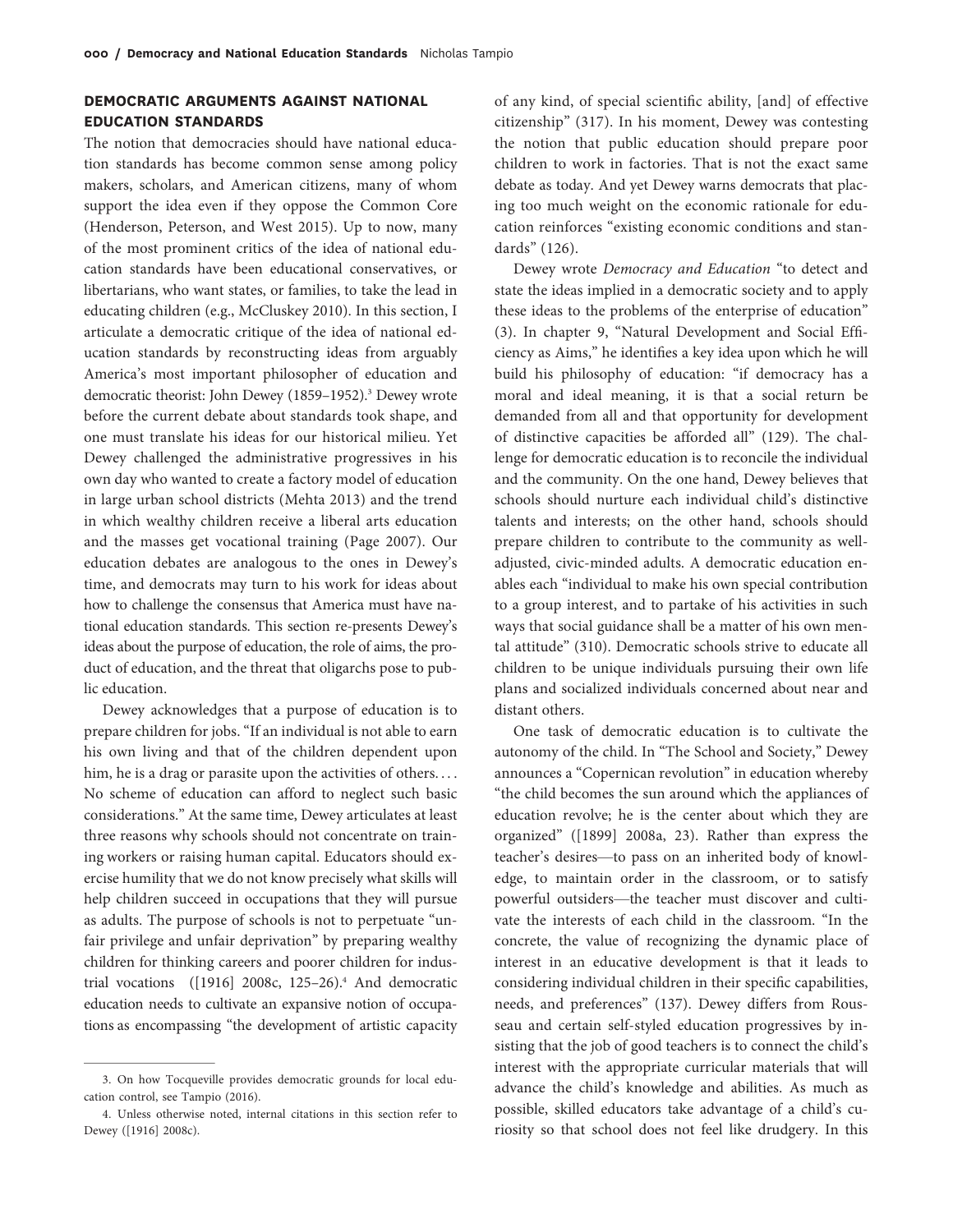A complementary task of democratic education is to amplify the autonomy of society. "All that society has accomplished for itself is put, through the agency of the school, at the disposal of its future members. All its better thoughts of itself it hopes to realize through the new possibilities thus opened to its future self (Dewey [1899] 2008a, 5). Democrats may reform society through education. Schools are not bound to transmit all aspects of the past, nor should schools act independently of the society that houses them. Society may shape the schools to preserve the best elements of the past and nourish the budding individual and social interests that herald a new democratic community. In his own day, Dewey thought that society, in the throes of the Industrial Revolution, should introduce children to the physical realities of life. The University of Chicago Laboratory School, for instance, taught children to garden and sew in order that they might know the source of food and clothing. As the term "laboratory" suggests, however, Dewey thinks that other communities may experiment with other ways to link school and society.

It is a challenge for schools to reconcile the individual and the community, the school and society, and the child and the curriculum. Schools need aims. "An aim implies an orderly and ordered activity, one in which the order consists in the progressive completing of a process" ([1916] 2008c, 108). An aim identifies a goal:"To foresee a terminus of an act is to have a basis upon which to observe, to select, and to order objects and our own capacities. To do these things means to have a mind—for mind is precisely intentional purposeful activity controlled by perception of facts and their relationships to one another" (110). On one influential definition, standards identify goals (what should be done) and measures of progress toward that goal (how well it is done) (Ravitch 1995, 7). Dewey's conception of aims differs from this notion of standards. Dewey maintains that an aim must be flexible, "a mere tentative sketch," that "must be capable of alteration to meet circumstances" (111). In addition, aims must express the interests, talents, needs, and desires of the student body rather than be an imposition from outside the school.<sup>5</sup>

Who should generate educational aims or standards? Dewey's multiple answers to this question may reflect the tension in his own thinking between a commitment to scientific inquiry and a belief in participatory democracy (Kaufman-Osborn 1984). Dewey wants American public schools to train children to use the scientific method, cultivate their own talents and interests, and make connections with people of different classes, races, genders, and religions.6 To accomplish this goal seems to require specialists to make the curriculum scaffolds—whether they are called standards or aims—and institute certain procedures to make sure that all children receive an education that prepares children for democratic citizenship. It also seems to justify a strong federal policy to ensure the adequate education of poor and historically disadvantaged communities. Dewey sometimes expresses a rationalist liberalism (Levy 2015) that places more trust in technocrats, experts, and scientists buttressed by the power of the centralized state—than in localities that have historically been home to racism, sexism, and economic stratification.

Throughout Dewey's writings, however, one also finds calls to place the locus of education decision making in the community and the classroom. According to Dewey in The Public and Its Problems ([1927] 2012), "democracy must begin at home, and its home is the neighborly community" (157). For democracy to be a way of life, rather than merely a matter of voting for distant authorities, communities must make important decisions for themselves in "face-to-face intercourse." That is especially the case in education, for "the family and neighborhood, with all their deficiencies, have always been the chief agencies of nurture, the means by which dispositions are stably formed and ideas acquired which laid hold on the roots of character" (156, 157). In "Democracy in Education" (1903), Dewey explains that his conception of local control means, as much as possible, the spreading of individual initiative and decision making throughout the school, and in "The Classroom Teacher" Dewey contests modes of standardization, based on business practices, that hinder "the development of the teacher's individuality and ... the teacher's cooperating in the development of the pupil's individuality" ([1922] 1983, 181). As much as possible, Dewey wants teachers and students to take charge of the education

<sup>5.</sup> Garrison et al. (2016, 124) advocate the concept of competencies to signal "a shift of perspectives away from predefined contents or skills towards capabilities of learners as resources in and for their own experiences." Whatever term education progressives use for the focal point of educational endeavors—standards, aims, or competencies—they will have to contest neoliberals who advocate fixed goals to amplify human capital rather than flexible goals that express individual and communal interests.

<sup>6.</sup> Dewey struggles with the question of who should be responsible for advocating progressive education on a national scale and sometimes suggests that the federal government should play its part. See the paragraph beginning: "Is it possible for an educational system to be conducted by a national state and yet the full social ends of the educative process not be restricted, constrained, and corrupted?" ([1916] 2008c, 104).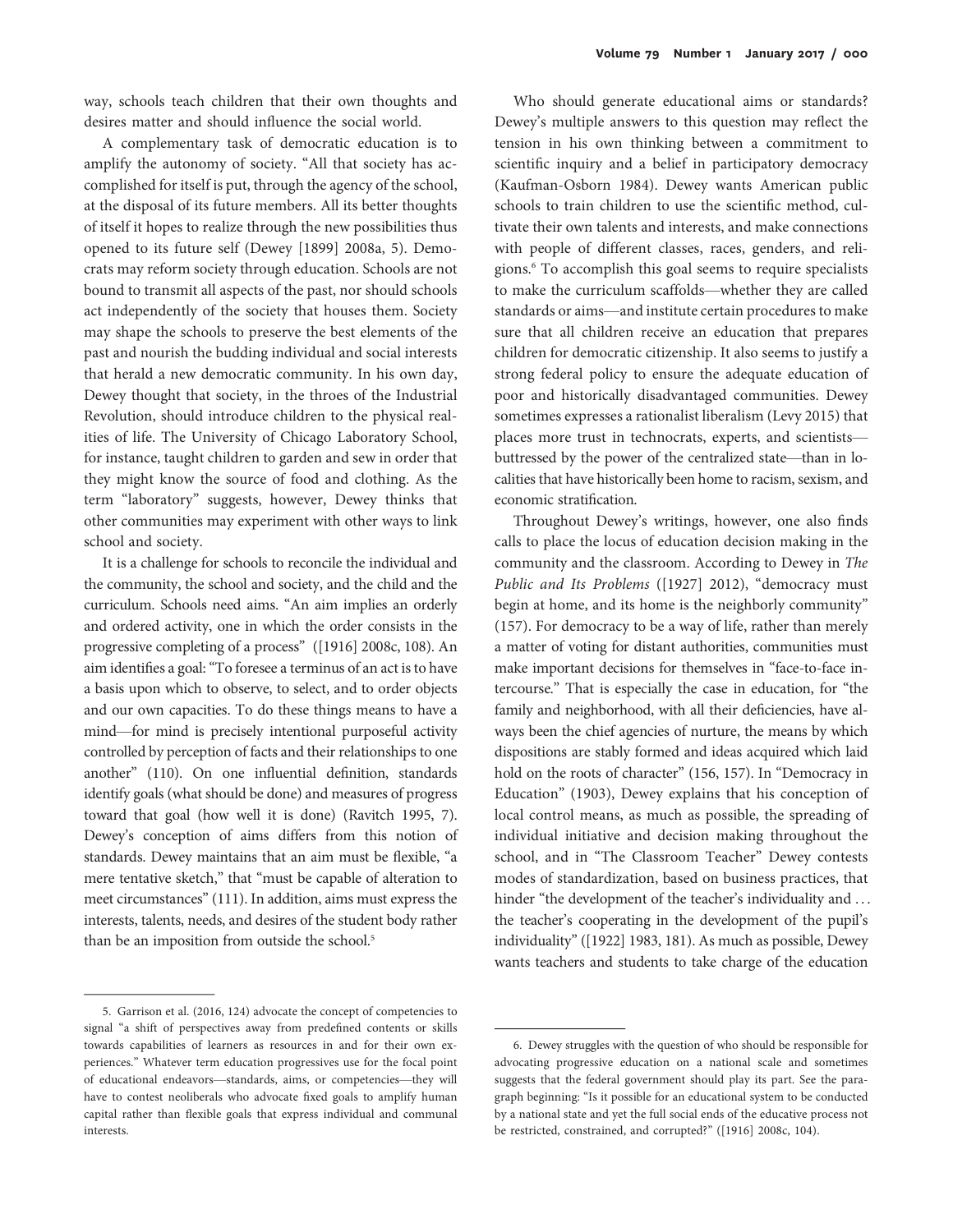process that will be better—intrinsically, pedagogically, democratically—for its having been led by its participants. Dewey often evinces tendencies toward a pluralist liberalism (Levy 2015) that values intermediary associations, such as locally controlled schools, for their ability to protect individuals from a centralized state.

Dewey thinks that democracy means teachers and students—and to a lesser extent local and distant outsiders exercising power to run the schools. A public school principal expresses Dewey's intuition thusly: "School, family, and community must forge their own [standards], in dialogue with and in response to the larger world of which they are a part. There will always be tensions; but if the decisive, authoritative voice always comes from anonymous outsiders, then kids cannot learn what it takes to develop their own voice" (Meier 2000, 23–24). Dewey thinks schools should teach students in democracy, not just for democracy; that is, schools should model democracy as a way of life in which ordinary people—and not just the rich, learned, or powerful—contribute to the discussion of how to raise the next generation and thereby create a new world.

The purpose of democratic education is to raise children who become confident, assertive citizens and not just skilled or diligent workers. "The criterion of the value of school education is the extent in which it creates a desire for continued growth and supplies means for making the desire effective in fact" ([1916] 2008c, 58). Democratic schools should "endeavor to shape the experiences of the young so that instead of reproducing current habits, better habits shall be formed, and thus the future adult society be an improvement on their own" (85). There are many such passages in Dewey's corpus. For Dewey, democratic schools prepare young people to exercise power and not just trust or delegate authority to economic and political elites, even if in some cases citizens have voted for them. At the end of Democracy and Education, Dewey makes clear that democratic education may raise children who contest capitalism and oligarchy: "Above all, it would train power of readaptation to changing conditions so that future workers would not become blindly subject to a fate imposed upon them. This ideal has to contend not only with the inertia of existing educational traditions, but also with the opposition of those who are entrenched in command of the industrial machinery, and who realize that such an educational system if made general would threaten their ability to use others for their own ends" (328–29). Dewey's pedagogical project, then, prepares children for democracy in the radical sense that they will challenge capitalist mechanisms and state practices that hinder the emergence of a fair and equitable democratic society (Garrison, Neubert, and Reich 2016, 195–209).

To recap: Dewey maintains that the purpose of education is to empower children and communities and thereby make democracy a way of life rather than merely a system of voting for leaders. To coordinate efforts, people in and around the local school may generate aims that specify what and how children should be learning. In this sense, Dewey sees a place for standards as provisional guideposts that educators may revise in the course of instruction.<sup>7</sup> Given his desire to forge a great community that connects interests across the nation, Dewey might even have supported a strong federal policy to encourage states and localities, for instance, to inculcate the scientific spirit, one of "the best tools which humanity has so far devised for effectively directed reflection" ([1916] 2008c, 197). At the same time, Dewey anticipates the effort by business interests to control schools to serve their own ends. "The notion that the 'essentials' of elementary education are the three R's mechanically treated, is based upon ignorance of the essentials needed for realization of democratic ideals" (200). Dewey would have opposed national education standards if they meant that most American children were to study primarily the three R's—that is, reading, writing, and arithmetic. He also would have been worried if economic and political elites led the effort with the help of, for example, companies that stood to profit from the standards (Vasquez Heilig 2014). The main criterion for Dewey to decide the question of national education standards is not whether they will tend to make Americans smarter, judged by, say, international assessments, nor by whether they grow the economy, nor by whether they preserve traditional moral values. Rather, the relevant question for Dewey is whether national education standards enrich democracy as a way of life—that is, whether they increase the self-governing power of the individual and society. To answer this kind of question, Dewey insists, we must look to experience.

# AMERICA'S FIRST EXPERIMENT WITH NATIONAL EDUCATION STANDARDS

"Every a priori conception must be arbitrary," Dewey announces in Democracy and Education ([1916] 2008c, 63). "The formation of states must be an experimental process," Dewey elaborates in The Public and Its Problems ([1927] 2012, 57). Though Dewey extols the ideal of democracy, he refrains from specifying what institutions or policies will actualize it, entrusting democratic publics with the responsibility of making, destroying, or reforming institutions

<sup>7.</sup> On the two senses of standards—one as "determined within the process of valuation" and the other determined outside of it and "capable of being employed ready-made"—see Dewey ([1915] 2008b, 39–46).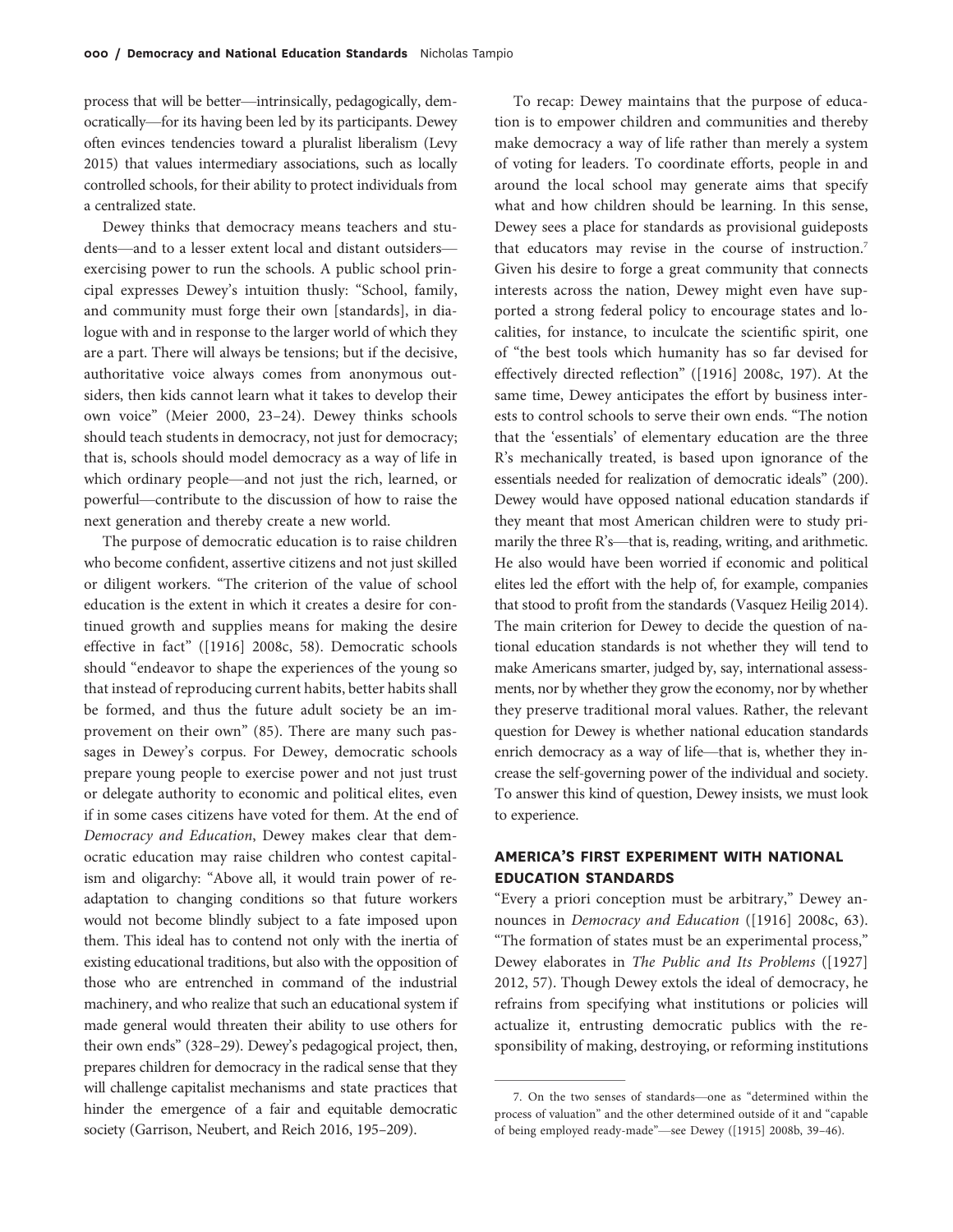to serve democratic ends (Sabel 2012). An idea such as national education standards is a tool that must be evaluated by how it serves democratic needs in practice. Surveying the history and consequences of the Common Core State Standards Initiative may help democrats decide whether to support or oppose the project of national education standards. A democrat may ask these kinds of questions when evaluating the Common Core: Who organized the standardswriting process? What philosophy of education do the standards express? What kinds of citizens do the standards create? And do political and economic elites send their own children to a school that follows the standards?

"Common Core might not exist without the corporate community," the cover story of the January 2016 issue of Fortune magazine observes (Elkind 2016). The extant scholarship on the history of the Common Core bears out this assessment. Since the publication of "A Nation at Risk" ([1922] 1983), business entrepreneurs have tried to take control of the schools away from educational liberals, or progressives, who hold Deweyan sentiments about childcentered pedagogy (Mehta 2013; Rhodes 2012). In 1989, business entrepreneurs attended an education summit at the University of Virginia with President George H. W. Bush and many of the nation's governors that consolidated elite support for the notion of national education standards (Klein 2014). In 1996, IBM CEO Louis Gerstner, Jr., along with other business leaders, founded Achieve to serve as a national clearinghouse for research on and strategies to promote standards-based education reform (Schneider 2015). In 2001, Achieve helped launch the American Diploma Project that identified literacy and numeracy skills in demand by higher education and employers. Over the next decade, Achieve coordinated meetings and published reports that built support for national educational standards, and in 2009, Achieve partnered with the National Governors Association and the Council of Chief State Schools Officer to write the Common Core standards. Achieve's financial backers include the Bill and Melinda Gates Foundation, ExxonMobil, JP Morgan Chase Foundation, and State Farm Insurance (Achieve 2016). To be clear, many civil rights entrepreneurs and democrats see no problem as such with business support for the Common Core if it makes possible "progressive policy making in a conservative age" (Rhodes 2011).<sup>8</sup> For a Deweyan,

however, democracy does not mean rule by enlightened elites for the benefit of the people; democracy means rule by the people, and Achieve and the "secret sixty" that wrote the standards preferred to work out of the public eye (Cody 2009; Ravitch 2014).

Regarding the Common Core standards themselves, we need to understand their role in "systemic education reform." Systemic education reform requires the alignment of standards to fixed cognitive benchmarks, tests to measure how well students are reaching the benchmarks, and accountability mechanisms to gauge the quality of the teachers, schools, and systems (Smith and O'Day 1990, 243). Thus, Race to the Top encouraged states to join a testing consortium such as Partnership for Assessment of Readiness for College and Careers (PARCC) or Smarter Balanced Assessment Consortium (SBAC) and use a teacher and school accountability system based on student test scores (US Department of Education 2009). Many of the Common Core standards writers worked for testing companies or nonprofits such as Pearson, McGraw-Hill, and the College Board, and the standards themselves lend themselves to testing (Cody 2009). For instance, the Common Core emphasizes a skill called "close reading" that requires students to use textual evidence from an assigned passage to answer questions; a skill, as it turns out, that makes it possible for computers to grade essays (Winterhalter 2013). The Common Core narrows the curriculum to the tested subjects and requires students to answer questions using evidence, and only the evidence, from the text (White 2015). In 1916, Dewey fights a version of this philosophy of education whereby adults fix the parameters of what kids should know and do: "it exaggerates beyond reason the possibilities of consciously formulated and used methods, and underestimates the role of vital, unconscious attitudes. It insists upon the old, the past, and passes lightly over the operation of the genuinely novel and unforeseeable. It takes, in brief, everything educational into account save its essence—vital energy seeking opportunity for effective exercise"([1916] 2008c, 77). Again, the question for Dewey is not whether the standards prepare children for high-paying jobs or even to enter higher education; the question is whether the standards nurture democratic sensibilities, and the early answer to that question appears to be no (Neem 2015).

Though the Common Core literature mentions democracy, the focus is on preparing children for the modern economy. Take the National Center on Education and the Economy report, "What Does It Really Mean to Be College and Work Ready?" The report—funded by the Bill and Melinda Gates Foundation, the primary financial backers of the Common Core State Standards Initiative (Layton

<sup>8.</sup> Layton (2014) details the grants—over \$230 million at the time of the article—that the Bill and Melinda Gates Foundation awarded to various groups, including civil rights organizations for standards and accountability (CROSAs), to promote the Common Core. See also Reckhow (2013).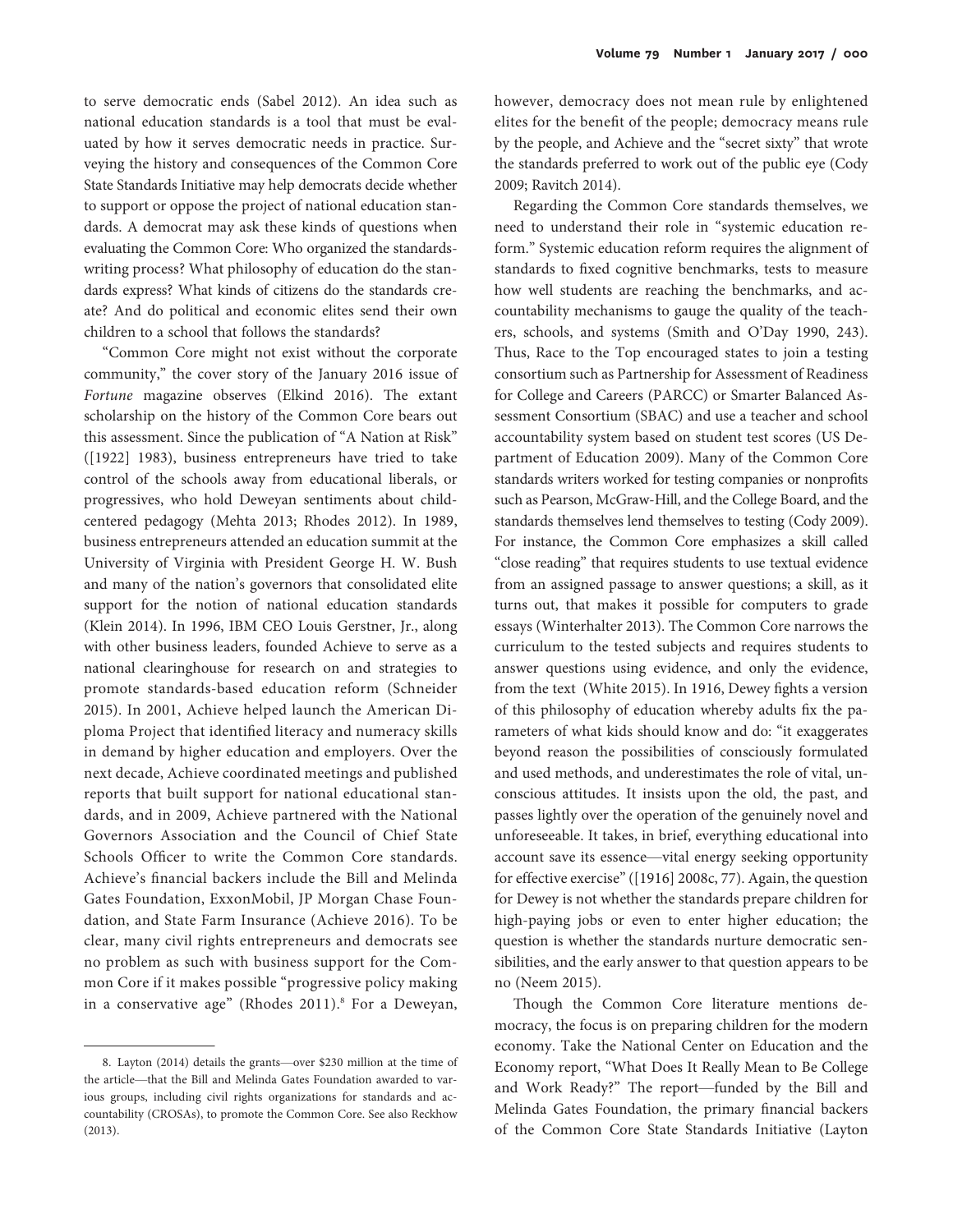2014)—explains, "being ready to be successful in the first year of a typical community college program is tantamount to being ready for both college and work." The report collects data from popular community college majors such as accounting, automatic technology, business, criminal justice, and nursing. Then the report identifies how the Common Core standards teach children the skills they need to succeed in those majors, such as "the ability to read and understand tables, charts, maps, lists, and other documents." The report also chastises community colleges for teaching material that will not directly contribute to the identified careers and that may be a hurdle to graduation (NCEE 2013, 1, 5, 7). Though the Common Core does not prohibit students from pursuing the liberal arts or careers that require creative intelligence, the focus is inculcating those skills, and only those skills, that will lead to graduating from community college and getting a middle-class job such as nurse or police officer. The problem, from a Deweyan perspective, is not with learning basic reading, writing, and math skills, nor preparing for a job, but the schools abdicating their responsibility to inculcate in children the disposition to pursue their own interests, form publics, and challenge political and economic elites. "Democracy cannot flourish where the chief influences in selecting subject matter of instruction are utilitarian ends narrowly conceived for the masses" (Dewey [1916] 2008c, 200).

A notable feature of the Common Core is that several prominent advocates send their children to elite private schools that do not closely follow the standards. On her blog, the education scholar Diane Ravitch calls out political and economic elites who advocate the standards for other people's kids but send their own to Phillips Exeter Academy, Sidwell Friends School, Lakeside Academy, and the Dalton School (2013b). According to Ravitch, there is a general consensus among scholars and parents about what makes a good school: "full curricula, experienced staffs, rich programs in the arts, libraries, well-maintained campuses, and small classes" (2013a, 6). Ravitch cites Dewey's "The School and Society" ([1899] 2008a) to explain why a double standard is a problem: "What the best and wisest parent wants for his own child, that must the community want for all of its children. Any other ideal for our schools is narrow and unlovely; acted upon, it destroys our democracy" (2013a, vii). By itself, the fact that political and economic elites exit the public school system does not prove oligarchic intent. The problem is that all families, upper as well as middle and lower class, suffer when some children are encouraged to cultivate their talents and interests and other children are primarily taught basic literacy and numeracy skills. That is one of the main arguments of De-

mocracy and Education: everyone suffers when schools offer a liberal arts curriculum to the rich and the three R's to the middle class and poor: "In order to have a large number of values in common, all the members of the group must have an equable opportunity to receive and to take from others. There must be a large variety of shared undertakings and experiences. Otherwise, the influence which educate some into masters, educate others into slaves" (Dewey [1916] 2008c, 90). The democratic conception of education is that all children, not just those of the wealthy and powerful, may cultivate their own interests and participate in collective self-governance.<sup>9</sup>

This section has argued that the Common Core State Standards Initiative facilitates the business community's capture of American public education. But does that mean that the idea of national education standards has been compromised? Might it make sense for democrats to relaunch the project of national education standards, this time with more involvement of parents, educators, and the public? In the near future in American politics, I contend, another experiment in national education standards would likely achieve the same results. The political scientists Martin Gilens and Benjamin Page show that "economic elites and organized groups representing business interests have substantial independent impacts on US government policy, while mass-interest groups and average citizens have little or no independent influence" (2014, 565). In an era of "economic-elite domination," the affluent often get their way, in legislation or government action, even when their policy preferences differ from the majority, but the majority almost never gets its way if the economic elite disagree. The story of the Common Core State Standards Initiative cannot be told without mentioning the outsized influence of the billionaires Bill and Melinda Gates and the organizations that they have funded (Layton 2014; Reckhow 2013; Schneider 2015). According to Gilens and Page, this scenario will likely play out even if the characters change. If there is one wheel on the ship of America's education policy, then plutocrats will likely grab it. It is time that democrats explore other options to improve America's schools without relying on the notion of national education standards.

<sup>9.</sup> Should democracies permit private schools that do not teach to the national standards? Saying no might pressure political and economic elites to fund and improve the public schools where they send their own children. This strategy could backfire, however, if teachers trained in progressive pedagogy are fired or forced to teach to the standards. In that case, democracies will have eliminated the warehouses where seeds for another paradigm are stored.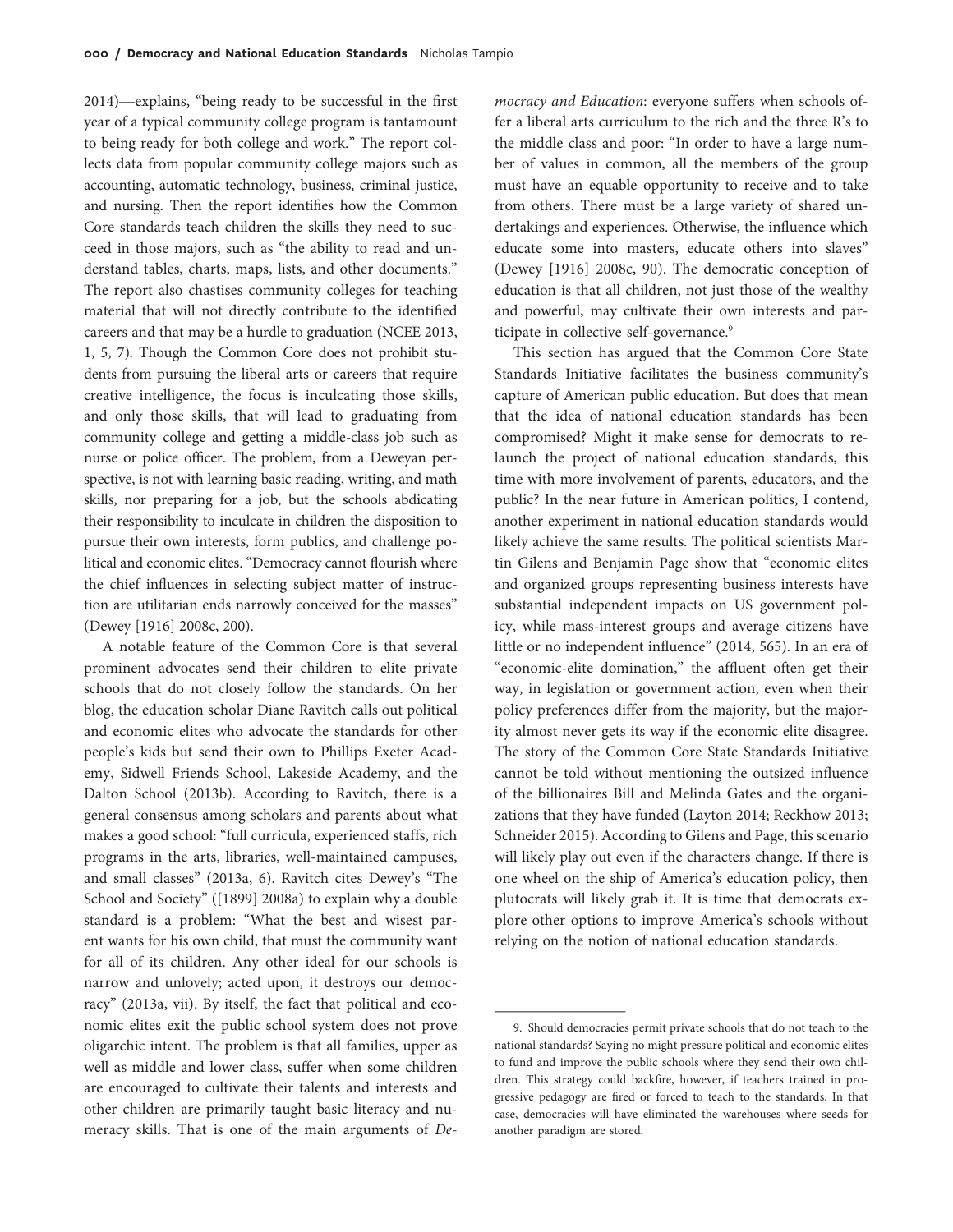## CONCLUSION: A PRAGMATIC CASE FOR EDUCATION PLURALISM

A great question in American politics is what level of government should decide what transpires in schools across the country. For much of American history, local governments and school boards made core decisions about standards, curriculum, and teaching, but the 1983 report, "A Nation at Risk," jump-started a movement to transfer that decisionmaking power to states, with No Child Left Behind, and the federal government, with Race to the Top (Rhodes 2012). As we have seen, business entrepreneurs and civil rights entrepreneurs, key constituencies in the Republican and Democratic parties, believe in national education standards for economic, social justice, and democratic reasons. Between February 2010 and November 2011, nearly all states adopted the Common Core education standards in math and English language arts, even ones that were in relatively strong fiscal health (Lavenia, Cohen-Vogel, and Lang 2015). In subsequent years, however, public support for the Common Core has dropped significantly, particularly among teachers (see table 1).

Many democrats, however, still believe in national education standards and the Common Core. Danielle Allen and Rob Reich, for instance, agree with Dewey that schools should build "civic cultures where citizens can bridge difference and where opportunity is equitably distributed." Differences between Dewey's time and ours, on their account, demand a rethinking of his policy prescriptions. The federal government plays an ever larger role in setting education policy. And the civil rights struggle, the end of the massive wave of immigration from Europe, and the abandonment of the "melting pot" paradigm prompt a rethinking of social difference. Today, democrats view the schools as a necessary institution "for achieving equal standing for all members of a diverse and highly socially differentiated polity" (Allen and Reich 2013, 2–4). Allen furthermore praises the Common Core for setting a "humanistic baseline" for children across the country. The basic literacy curriculum, particularly if it is supplemented

Table 1. Percentage Support for Common Core Standards

|             | 2013 | 2014 | 2015 |
|-------------|------|------|------|
|             |      |      |      |
| Public      | 65   | 53   | 49   |
| Teachers    | 76   | 46   | 40   |
| Republicans | 57   | 43   | 37   |
| Democrats   | 64   | 63   | 57   |

Source. Henderson, Peterson, and West (2016).

with other skills such as prophetic and adversarial speech, will prepare children for civic participation in American life, including voting, interpreting events, connecting interests among diverse people, and articulating a sense of the common good (2016).

A democratic critic of national education standards could respond, first, that the experiment with the Common Core has betrayed many of the initial hopes. The Common Core standards were written in 2010 and never field-tested before they were adopted across the United States (Ravitch 2014). Above I argued that the Common Core skill of close reading prepares children for standardized tests rather than any meaningful exercise of personal or collective autonomy. Other scholars have argued that the standards express an unrealistic expression of how young children learn and develop (Miller and Carlsson-Paige 2013), crowd out other worthwhile subjects such as science, history, and art (Vasquez Heilig, Cole, and Aguilar 2010), fail to teach higherorder thinking skills in English language arts (Sforza, Tienken, and Kim 2016), and do not teach children the math necessary to major in a STEM discipline in college (Milgram and Stotsky 2013).<sup>10</sup> At the same time, the country has spent more than \$7 billion in connection with the Common Core, including \$362 million on the PARCC and SBAC Common Core tests (Rothfield 2015). In short, the financial and opportunity costs of the first American experiment in national education standards are high. One may reasonably ask whether democracies should consider other ways to improve equity while still granting states and localities adequate autonomy. The original Elementary and Secondary Education Act of 1965 gave states categorical grants to supplement the budgets of schools with children in poverty and from historically disadvantaged groups. It may be worth reviving that idea rather than insisting that federal funds include the string of national education standards.

Second, the national conversation about education standards may be an excuse to not adequately fund schools or address economic inequality more broadly. Chicago School economists and multinational corporations appreciate the human capital argument because it places the onus of success squarely on the individual who has or has not mastered the so-called marketable skills (Spring 2015). In this article, I have argued that democrats should be wary of the claim that standards-based reform will close opportunity or achievement gaps. If one takes seriously the problems of economic injustice or racism, one should address these problems more

<sup>10.</sup> For a more favorable assessment of the Common Core standards, see Salins (2014) and Supovitz and Spillane (2015).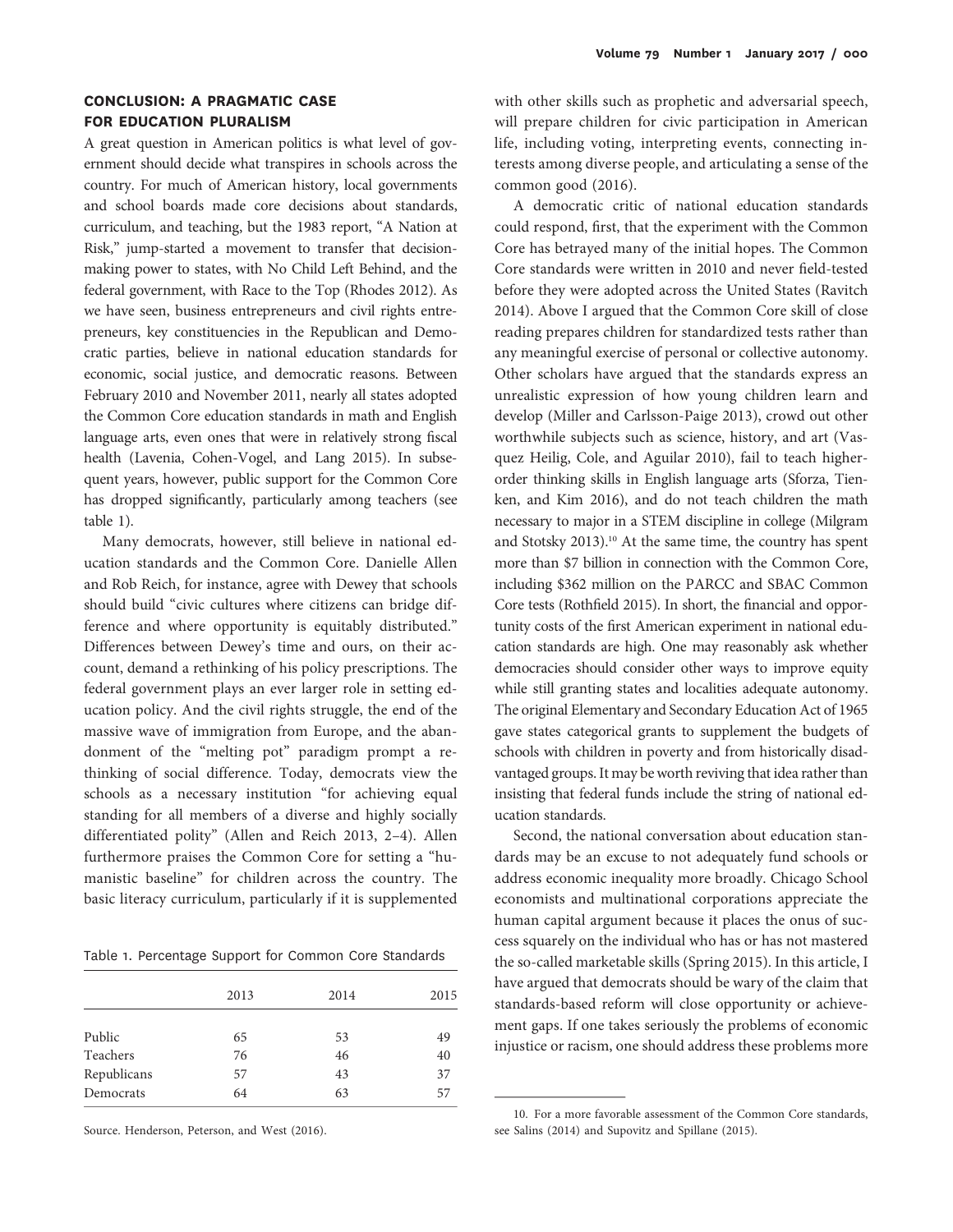directly rather than go through the expensive detour of national education standards.

Finally, democracy means rule by the people, including in the all-important task of running the schools. Allen and Reich (2013) observe that Dewey confronted problems a century ago that resemble ours, including the need of American workers to compete in a global economy, the challenges posed by migration to building a civic culture, and the injustice of gross economic inequality. Allen and Reich note that the federal government's role in education policy has been steadily growing since Brown v. Board of Education (1954) and applaud this trajectory away from localism and provincialism, as do many other contemporary education policy scholars (see Manna and McGuinn 2013). For Dewey, however, there is nothing inevitable about growing centralized power, and local publics should practice self-government, in part, so that they have the power to conjoin on larger scales to address bigger problems. "Unless local communal life can be restored, the public cannot adequately resolve its most urgent problem: to find and identify itself" ([1927] 2012, 159). Recent political science has also shown that topdown standards-based education reform tends to depress parental participation in the schools and other civic activities (Rhodes 2015). Dewey's work from a century ago is a message in a bottle reminding us that democracy means entrusting local communities to set aims and run schools.

A proponent of national education standards could reply that they are merely a guardrail that prevents schools from failing to teach children basic math and writing skills, that they ensure that all American children—in public schools in economically distressed communities, in religious private schools with outdated curricula, in loosely regulated homeschooling arrangements, and so forth—may receive an education that enables them to make an informed choice about their life choices and contribute to society (cf. Gutmann 1999). For many policy makers and scholars, national education standards are a natural extension of the civil rights movement and its commitment to ensuring that all children may pursue the American dream (Hochschild and Scovronik 2003). A pragmatist would respond, however, that it is important to address the problems facing our democracy here and now, say, after the Every Student Succeeds Act of 2015. Though democracies might benefit from national education standards in some circumstances, presently "what is missing is balance—some power in the hands of those whose agenda is first and foremost the feelings of particular kids, their particular families, their perceived local values and needs" (Meier 2000, 28). Furthermore, standards-based education reform disproportionately erodes local control in urban school districts with high percentages of poor children, children of color, and English language learners, with pernicious consequences including high teacher turnover, low morale, and state takeovers (Joseph 2015; Trujillo 2013). In practice, national education standards harm most the communities that supposedly justify their existence.

In her classic study on National Standards in American Education, Diane Ravitch explains that the etymology of standards is from the Middle English, Old French, and Germanic words for "a conspicuous object (as a banner) formerly carried at the top of a pole and used to mark a rallying point, especially in battle" (1995, 7). For many democratic theorists and policy makers, national education standards may serve as a rallying point to improve the country's schools. This article has shown, however, that America's first experiment in national education standards has been led by and for business interests and that another experiment in an era of economic elite domination would likely achieve similar results. To escape the philosophical confines of the present, this article has recovered certain insights from America's foremost democratic theorist and philosopher of education, John Dewey. According to Dewey, schools should be sites of democracy where students, teachers, and communities exercise power and cultivate democratic virtues. The task for democrats then is to disillusion ourselves of the notion of national education standards and contribute to the hard work of running the local schools.

### ACKNOWLEDGMENTS

For comments on drafts of this article, I thank Carol Gould, Lisa Ellis, Robert Hume, Aaron Jaffe, Robyn Marasco, Sanford Schram, the anonymous reviewers, and audiences at the Columbia University Seminar on Political Economy and Contemporary Social Issues, the Hunter College Political Theory Workshop, and the University of Louisville Commonwealth Center for the Humanities & Society.

#### REFERENCES

- Achieve. 2016. "Contributors." http://www.achieve.org/contributors (accessed February 8, 2016).
- Allen, Danielle. 2016. Education and Equality. Chicago: University of Chicago Press.
- Allen, Danielle, and Rob Reich. 2013. Education, Justice, and Democracy. Chicago: University of Chicago Press.
- Cody, Anthony. 2009. "The Secret Sixty Prepare to Write Standards for 50 Million." Education Week, July 6.
- Darling-Hammond, Linda. 2000. "New Standards and Old Inequalities: School Reform and the Education of African American Students." [Journal of Negro Education](http://www.journals.uchicago.edu/action/showLinks?crossref=10.2307%2F2696245) 69 (4): 263–87.
- Darling-Hammond, Linda. 2010. The Flat World and Education: How America's Commitment to Equity Will Determine Our Future. New York: Teachers College Press.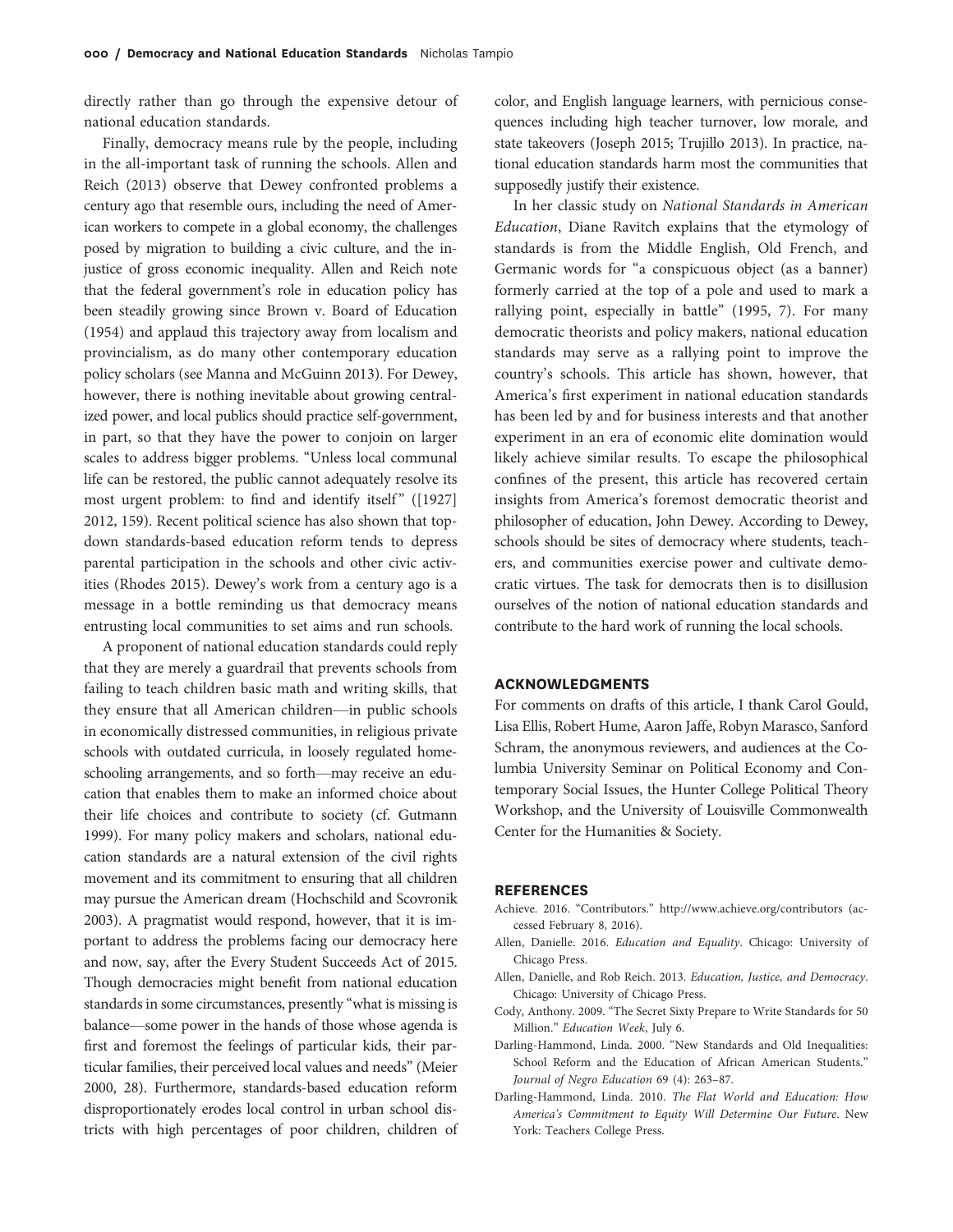- Dewey, John. (1899) 2008a. "School and Society." In The Middle Works, 1899–1924, vol. 1. Edited by Jo Ann Boydston. Carbondale: Southern Illinois University Press, 1–112.
- Dewey, John. 1903. "Democracy in Education." [Elementary School Teacher](http://www.journals.uchicago.edu/action/showLinks?system=10.1086%2F453309) 4 (4): 193–204.
- Dewey, John. (1915) 2008b. "The Logic of Judgments in Practice." In The Middle Works, 1899–1924, vol. 8. Edited by Jo Ann Boydston. Carbondale: Southern Illinois University Press, 14–82.
- Dewey, John. (1916) 2008c. "Democracy and Education." In The Middle Works, 1899–1924, vol. 9. Edited by Jo Ann Boydston. Carbondale: Southern Illinois University Press.
- Dewey, John. (1922) 1983. "The Classroom Teacher." In The Middle Works, 1899–1924, vol. 15. Edited by Jo Ann Boydston. Carbondale: Southern Illinois University Press, 180–89.
- Dewey, John. (1927) 2012. The Public and Its Problems: An Essay in Political Inquiry. Edited by Melvin L. Rogers. University Park: Pennsylvania State University Press.
- Elkind, Peter. 2016. "Business Gets Schooled." Fortune 173 (1): 48–60.
- Engebretson, Kathryn E. 2014. "Another Missed Opportunity: Gender in the National Curriculum Standards for Social Studies." Social Studies Research and Practice 9 (3): 21–34.
- Garrison, James W., Stefan Neubert, and Kersten Reich. 2016. Democracy and Education Reconsidered: Dewey after One Hundred Years. New York: Routledge.
- Gilens, Martin, and Benjamin I. Page. 2014. "Testing Theories of American Politics: Elites, Interest Groups, and Average Citizens." [Perspec](http://www.journals.uchicago.edu/action/showLinks?crossref=10.1017%2FS1537592714001595)[tives on Politics](http://www.journals.uchicago.edu/action/showLinks?crossref=10.1017%2FS1537592714001595) 12 (3): 564–81.
- Gutmann, Amy. 1999. Democratic Education, rev. ed. Princeton, NJ: Princeton University Press.
- Hanushek, Eric A., Paul E. Peterson, and Ludger Woessmann. 2013. Endangering Prosperity: A Global View of the American School. Washington, DC: Brookings Institution Press.
- Hartong, Sigrid. 2015. "Global Policy Convergence through 'Distributed Governance'? The Emergence of 'National' Education Standards in the US and Germany." Journal of Comparative Social Welfare 31 (1): 10–33.
- Henderson, Michael B., Paul E. Peterson, and Martin R. West. 2015. "No Common Opinion on the Common Core." Education Next 15 (1): 9–19.
- Henderson, Michael B., Paul E. Peterson, and Martin R. West. 2016. "The 2015 EdNext Poll on School Reform." Education Next 16 (1): 8–20.
- Hochschild, Jennifer, and Nathan Scovronick. 2003. The American Dream and the Public Schools. New York: Oxford University Press.
- Howell, William G. 2015. "Results of President Obama's Race to the Top." Education Next 15 (4): 58–66.
- Joseph, George. 2015. "Black Lives Matter: At School, Too." Nation, January 24.
- Kaufman-Osborn, Timothy. 1984. "John Dewey and the Liberal Science of Community." [Journal of Politics](http://www.journals.uchicago.edu/action/showLinks?system=10.2307%2F2131246) 46 (4): 1142–65.
- Klein, Alyson. 2014. "1989 Education Summit Casts Long Shadow." Education Week 34 (5): 18–20.
- Klein, Alyson. 2015. "ESEA Reauthorization: The Every Student Succeeds Act Explained." Education Week, November 30.
- Lavenia, Mark, Laura B. Lang, and Lauren Cohen-Vogel. 2015. "The Common Core State Standards Initiative: An Event History Analysis of State Adoption." [American Journal of Education](http://www.journals.uchicago.edu/action/showLinks?system=10.1086%2F679389) 121 (2): 145–82.
- Layton, Lyndsey. 2014. "How Bill Gates Pulled off the Common Core Revolution." Washington Post, June 7.
- Levy, Jacob T. 2015. Rationalism, Pluralism, and Freedom. New York: Oxford University Press.
- Manna, Paul, and Patrick J. McGuinn, eds. 2013. Education Governance for the Twenty-First Century: Overcoming the Structural Barriers to School Reform. Washington, DC: Brookings Institute.
- McCluskey, Neal. 2010. Behind the Curtain: Assessing the Case for National Curriculum Standards. Washington, DC: Cato Institute.
- McDonnell, Lorraine M., and M. Stephen Weatherford. 2013. "Organized Interests and the Common Core." [Educational Researcher](http://www.journals.uchicago.edu/action/showLinks?crossref=10.3102%2F0013189X13512676) 42 (9): 488–97.
- Mehta, Jal. 2013. The Allure of Order: High Hopes, Dashed Expectations, and the Troubled Quest to Remake American Schooling. New York: Oxford University Press.
- Meier, Deborah. 2000. Will Standards Save Public Education? Edited by Joshua Cohen and Joel Rogers. Boston: Beacon.
- Milgram, R. James, and Sandra Stotsky. 2013. Can This Country Survive Common Core's College Readiness Level?. Fayetteville: Department of Education Reform, University of Arkansas.
- Miller, Edward, and Nancy Carlsson-Paige. 2013. "A Tough Critique of Common Core on Early Childhood Education." Washington Post, January 29.
- NCEE. 2013. What Does It Really Mean to Be College and Work Ready? Washington, DC: National Center on Education and the Economy.
- Neem, Johann N. 2015. "The Common Core and Democratic Education." Hedgehog Review 17 (2): 1–6.
- Page, Reba N. 2007."Curriculum Matters."In David T. Hansen, ed., John Dewey and our Educational Prospect: A Critical Engagement with Dewey's Democracy and Education. Albany: State University of New York Press, 39–66.
- Pruitt, Stephen. 2014. "The Next Generation Science Standards: The Features and Challenges." [Journal of Science Teacher Education](http://www.journals.uchicago.edu/action/showLinks?crossref=10.1007%2Fs10972-014-9385-0) 25 (2): 145–56.
- Ravitch, Diane. 1995. National Standards in American Education: A Citizen's Guide. Washington, DC: Brookings Institution.
- Ravitch, Diane. 2013a. Reign of Error: The Hoax of the Privatization Movement and the Danger to America's Public Schools. New York: Knopf.
- Ravitch, Diane. 2013b. "What's Not to Like about Exeter? Sidwell? Lakeside? Dalton?." Diane Ravitch's Blog, August 11.
- Ravitch, Diane. 2014. "The Fatal Flaw of the Common Core Standards." Huffington Post, March 24.
- Reckhow, Sarah. 2013. Follow the Money: How Foundation Dollars Change Public School Politics. New York: Oxford University Press.
- Rhodes, Jesse H. 2011. "Progressive Policy Making in a Conservative Age? Civil Rights and the Politics of Federal Education Standards, Testing, and Accountability." [Perspectives on Politics](http://www.journals.uchicago.edu/action/showLinks?crossref=10.1017%2FS1537592711002738) 9 (3): 519–44.
- Rhodes, Jesse H. 2012. An Education in Politics: the Origins and Evolution of No Child Left Behind. Ithaca, NY: Cornell University Press.
- Rhodes, Jesse H. 2015. "Learning Citizenship? How State Education Reforms Affect Parents' Political Attitudes and Behavior." [Political](http://www.journals.uchicago.edu/action/showLinks?crossref=10.1007%2Fs11109-014-9270-8) [Behavior](http://www.journals.uchicago.edu/action/showLinks?crossref=10.1007%2Fs11109-014-9270-8) 37 (1): 181–220.
- Rogers, Melvin. 2009. "Democracy, Elites, and Power: John Dewey Reconsidered." [Contemporary Political Theory](http://www.journals.uchicago.edu/action/showLinks?crossref=10.1057%2Fcpt.2008.25) 8 (1): 68–89.
- Rothfeld, Michael. 2015. "Financial Woes Plague Common-Core Rollout." Wall Street Journal (Online), November 2.
- Sabel, Charles. 2012. "Dewey, Democracy, and Democratic Experimentalism." [Contemporary Pragmatism](http://www.journals.uchicago.edu/action/showLinks?crossref=10.1163%2F18758185-90000229) 9 (2): 35–55.
- Salins, Peter D. 2014. The Smart Society: Strengthening America's Greatest Resource, Its People. New York: Encounter Books.
- Schmidt, Sara C., Abraham Wandersman, and Kimberly J. Hills. 2015. "Evidence-Based Sexuality Education Programs in Schools: Do They Align with the National Sexuality Education Standards?" [American](http://www.journals.uchicago.edu/action/showLinks?crossref=10.1080%2F15546128.2015.1025937) [Journal of Sexuality Education](http://www.journals.uchicago.edu/action/showLinks?crossref=10.1080%2F15546128.2015.1025937) 10 (2): 177–95.
- Schneider, Mercedes K. 2015. Common Core Dilemma—Who Owns Our Schools? New York: Teachers College Press.
- Sforza, Dario, Christopher H. Tienken, and Eunyoung Kim. 2016. "A Comparison of Higher-Order Thinking between the Common Core State Standards and the 2009 New Jersey Content Standards in High School." AASA Journal of Scholarship and Practice 12 (4): 4–29.
- Smith, Marshall S., and Jennifer O'Day. 1990. "Systemic School Reform." [Journal of Education Policy](http://www.journals.uchicago.edu/action/showLinks?crossref=10.1080%2F02680939008549074) 5 (5): 233–67.